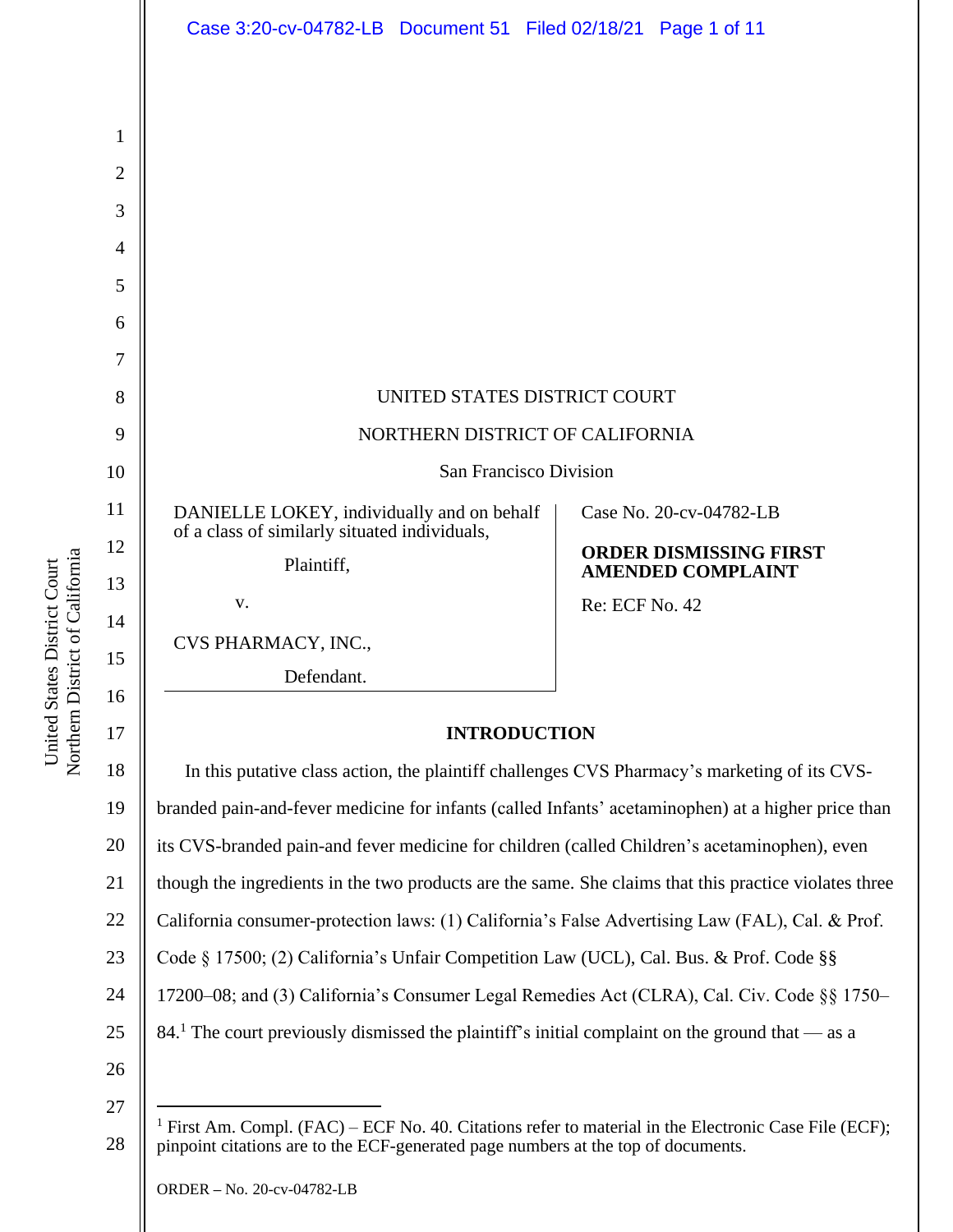1

2

3

4

5

6

7

8

9

10

11

12

13

14

15

17

18

19

matter of law — the labels disclosed the products' composition and would not deceive a reasonable consumer.<sup>2</sup> The amended complaint changes the allegations about product placement in the store and adds allegations about consumer confusion. Given the labels, however, the new allegations do not alter the court's earlier conclusion that the labels would not deceive a reasonable consumer. The court thus dismisses the complaint.

# **STATEMENT**

# **1. Allegations in the Complaint**

CVS markets and sells its CVS-branded products in its stores and online — including an infants' liquid acetaminophen and a children's liquid acetaminophen — under the "CVS Health" label.<sup>3</sup> Named plaintiff Danielle Lokey bought the infants' acetaminophen on several occasions "between April 2016 and the present.  $\ldots$ " The products are identical compositionally, but CVS charges a higher price (as much as two and a half times) for the infants' product.<sup>5</sup>

16 20 The front labels for the two products describe their composition identically (including their concentrations of 160 mg/5 mL) but brand them for infants (with a syringe for administering the dosage and with no representation about infant age) and children (with a dosage cup and a representation that the product is for children from ages two to 11 years). (The FDA requires that liquid acetaminophen must be available for infants and children only in concentrations of 160 milligrams per 5 milliliters.<sup>6</sup>) The complaint has the front labels, and CVS submitted the full labels. The following are the images of the labels: the first two are from CVS, and the third is the slightly different (but virtually identical) Infants' label in the complaint.<sup>7</sup>

22

21

23

24

 $3$  FAC – ECF No. 40 at 2 (¶ 3).

 $2$  Order – ECF No. 36.

- $4$  *Id.* at 11 ( $\sqrt{ }$  42).
- 25  $<sup>5</sup>$  *Id.* at 3 (¶ 10), 7 (¶ 27).</sup>
- 26  $^6$  *Id.* at 6 (¶ 22).

27 28  $<sup>7</sup>$  The court takes judicial notice of the labels and considers them under the incorporation-by-reference</sup> doctrine. Order – ECF No. 36 at 2 n.9; Req. for Judicial Notice – ECF Nos. 11, 31; Fed. R. Evid. 201(b); *Knievel v. ESPN*, 393 F.3d 1068, 1076 (9th Cir. 2005). The label in the FAC for the Infants' formula has a mother, not a father, but is essentially the same. FAC – ECF Nos. 40 at 8 (¶ 29b).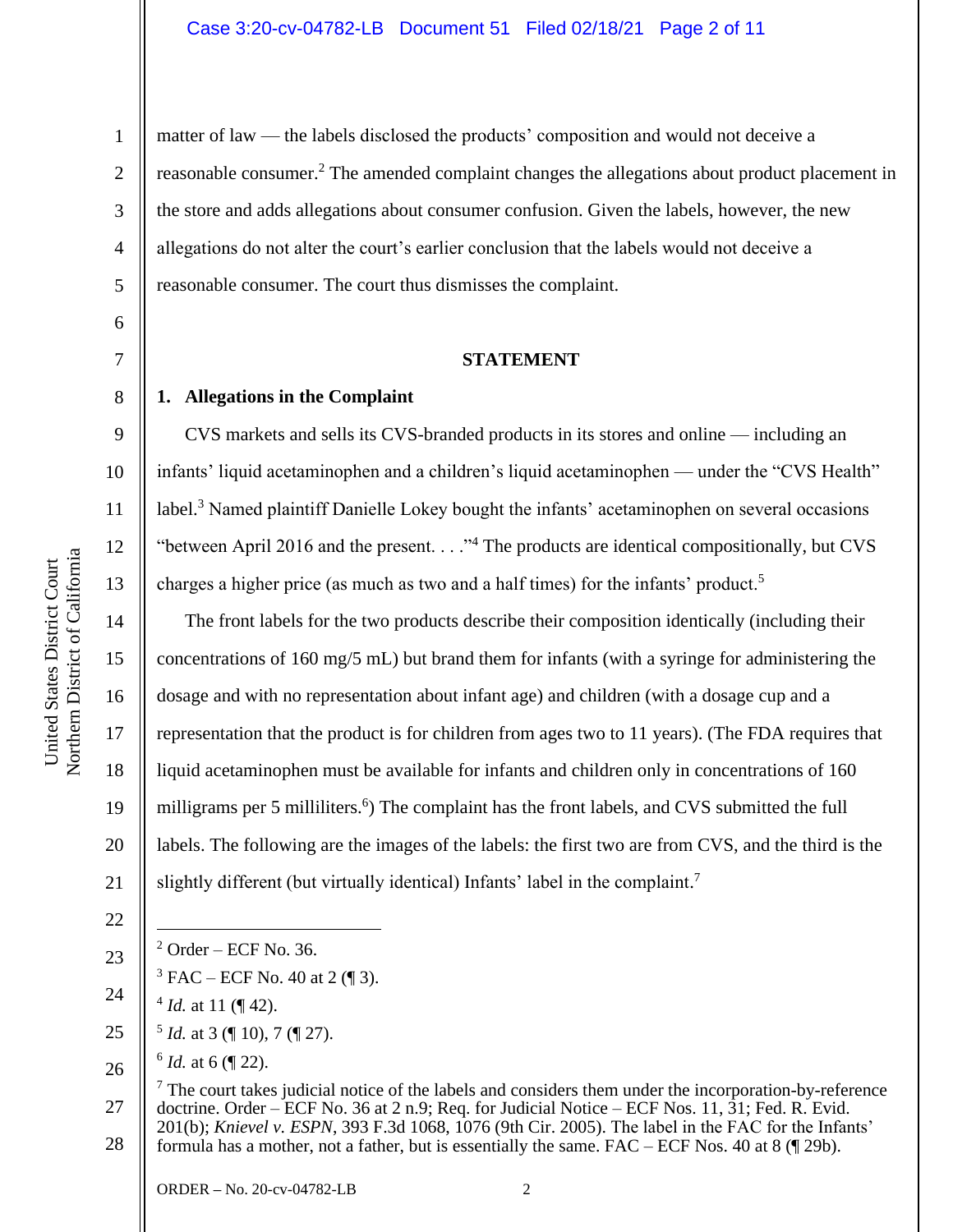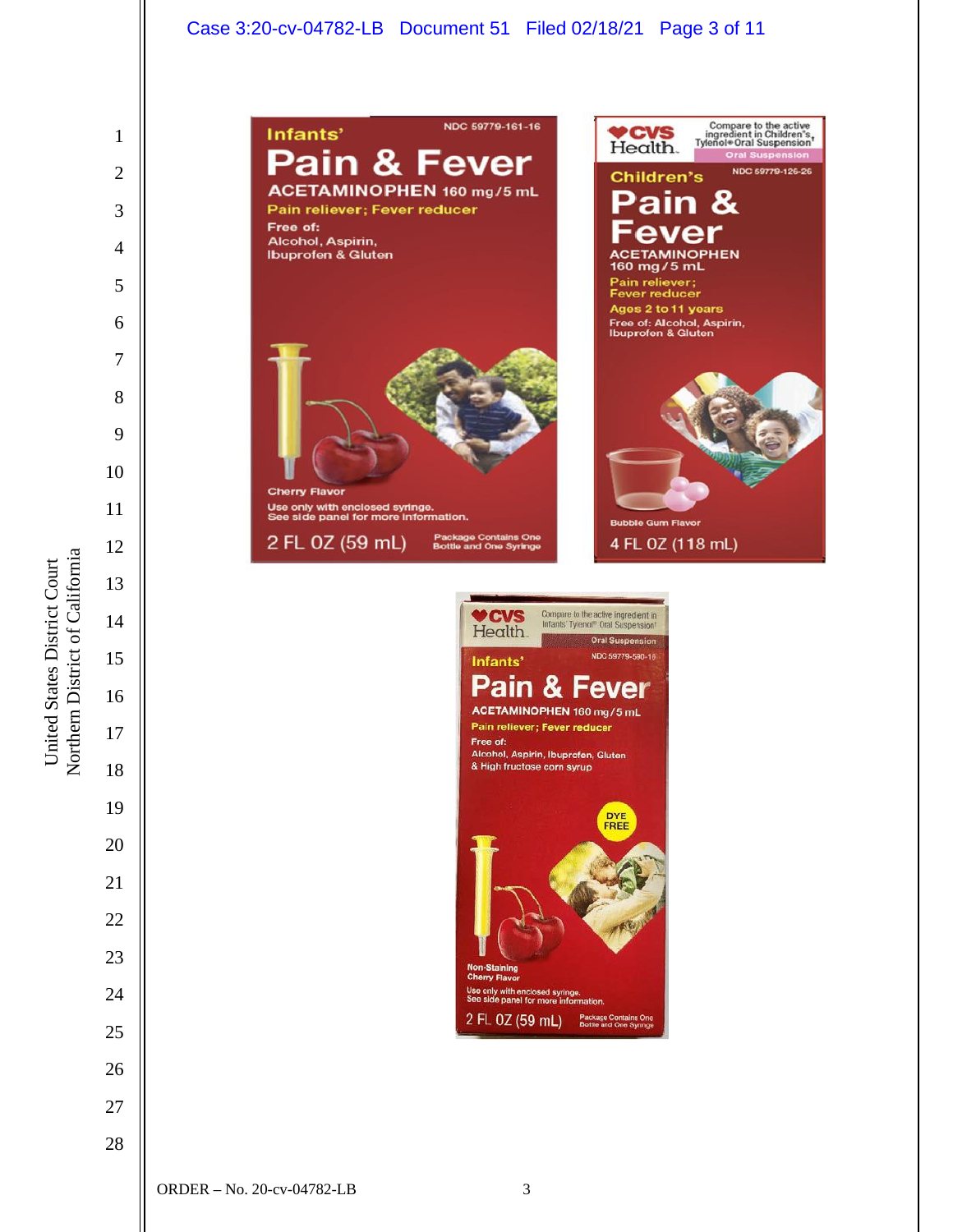# Case 3:20-cv-04782-LB Document 51 Filed 02/18/21 Page 4 of 11

The infants' label has the following instructions for dosages:

| Dosing Chart                |                                                                  |                 |
|-----------------------------|------------------------------------------------------------------|-----------------|
| Weight (lb)                 | Age (yr)                                                         | Dose (mL)*      |
| under 24                    | under 2 years                                                    | ask a doctor    |
| $24 - 35$                   | $2-3$ years                                                      | $5$ mL          |
| *or as directed by a doctor |                                                                  |                 |
|                             | The children's label has the following instructions for dosages: |                 |
| Weight (lb)                 | Age $(yr)$                                                       | Dose $(mL)*$    |
| under 24                    | under 2 years                                                    | ask a doctor    |
| $24 - 35$                   | $2-3$ years                                                      | $5 \mathrm{mL}$ |
| $36 - 47$                   | 4–5 years                                                        | $7.5$ mL        |
| $48 - 59$                   | 6-8 years                                                        | $10$ mL         |
| $60 - 71$                   | $9 - 10$ years                                                   | 12.5 mL         |
| $72 - 95$                   | 11 years                                                         | $15$ mL         |

\*or as directed by a doctor

The previous complaint said that the two products were displayed on the same shelf in CVS's retail stores (creating confusion).<sup>8</sup> The amended complaint said that the products are in two different places: the children's product "is principally found some distance away in the 'children's care' section of CVS stores (as opposed to the 'baby care' section of the stores)."<sup>9</sup>

The complaint explains why the products' compositions are identical. Before 2011, the acetaminophen concentrations in infants' and children's products were different, which led

26

19

United States District Court Northern District of California

Northern District of California United States District Court

20

21

22

23

24

25

1

27  $8$  Compl. – ECF No. 4-1 at 4 ( $\P$  4).

28  $9$  FAC – ECF No. 40 at 8 (¶ 30).

ORDER **–** No. 20-cv-04782-LB 4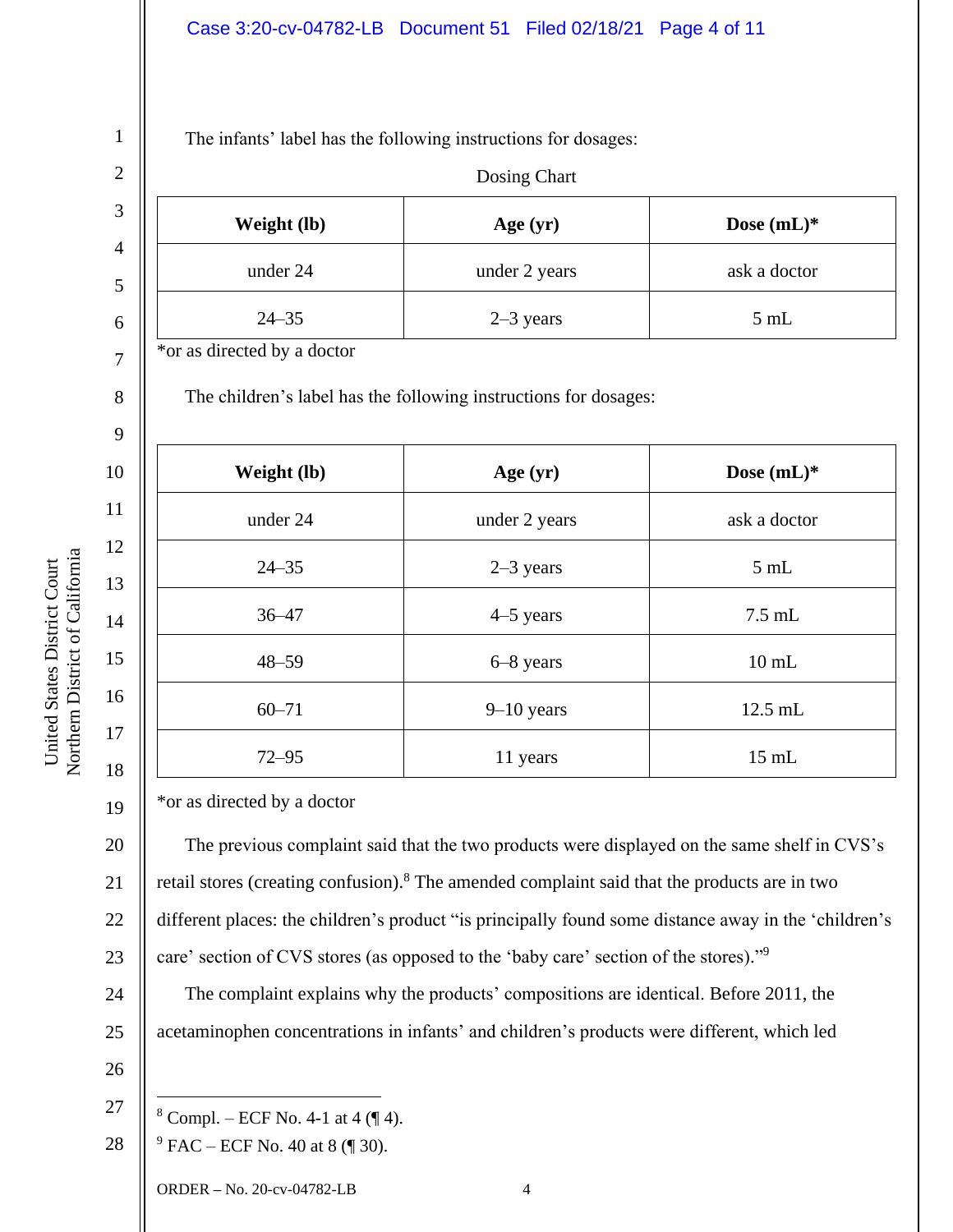## Case 3:20-cv-04782-LB Document 51 Filed 02/18/21 Page 5 of 11

consumers to give incorrect doses, causing overdoses. By December 2011, to prevent overdoses, the FDA said that liquid acetaminophen marketed for infants would be available only in concentrations of 160 milligrams per 5 milliliters (the 160 mg/5 ml reflected on the labels).<sup>10</sup>

The complaint's allegations address consumer habits and confusion. Parents are careful when they buy medicines for infants. CVS exploits this caution by packaging that suggests that its Infants' products are specially formulated for infants. Parents have a conventional understanding that they should buy medicine branded for infants: "Numerous parenting resources, such as the popular parenting website 'What to Expect,' express the conventional understanding that infants always should be given the infant formulations. Similarly, the frequently visited website KidsHealth.org instructs parents to know 'the name and purpose of the medicine' and to 'never give a child medicine that is meant for adults.'" The acetaminophen-awareness coalition KnowYourDose.org warns parents to "always look at the minimum age recommended for taking the medication and don't give it to your child if he/she is younger than the recommended age unless you have discussed it with your healthcare provider."<sup>11</sup>

The products are "wholly interchangeable in all material respects." CVS's deceptive practices "harness the fear of acetaminophen toxicity to trick consumers . . . into purchasing and overpaying for Infants' acetaminophen when Children's acetaminophen would be equally safe and effective at a fraction of the price."<sup>12</sup>

19

1

2

3

4

5

6

7

8

9

10

11

12

13

14

15

16

17

18

20

# **2. Relevant Procedural History**

21 22 23 The court dismissed the plaintiff's earlier complaint with leave to amend. The plaintiff amended the complaint, and CVS moved to dismiss it. All parties consented to magistrate-judge jurisdiction. <sup>13</sup> The court held a hearing on February 18, 2021.

24

25

28 <sup>13</sup> Order – ECF No. 36; FAC – ECF No. 40; Mot. – ECF No. 42; Consents – ECF Nos. 12, 14.

 $10$  *Id.* at 6 ( $\sqrt{11}$  21–22).

<sup>&</sup>lt;sup>11</sup> *Id.* at 9–10 ( $\P$  34–36, 38) (website citations omitted).

<sup>26</sup> 27 <sup>12</sup> *Id.* at 11 (¶ 40). The FAC also references a consumer survey about Infants' Tylenol, where customers believed it to be specially formulated for infants. *Id.* at 10–11 (¶ 39); Mot. – ECF No. 42 at 10 (arguing irrelevance). The allegations are conclusory, about a different product, and thus irrelevant.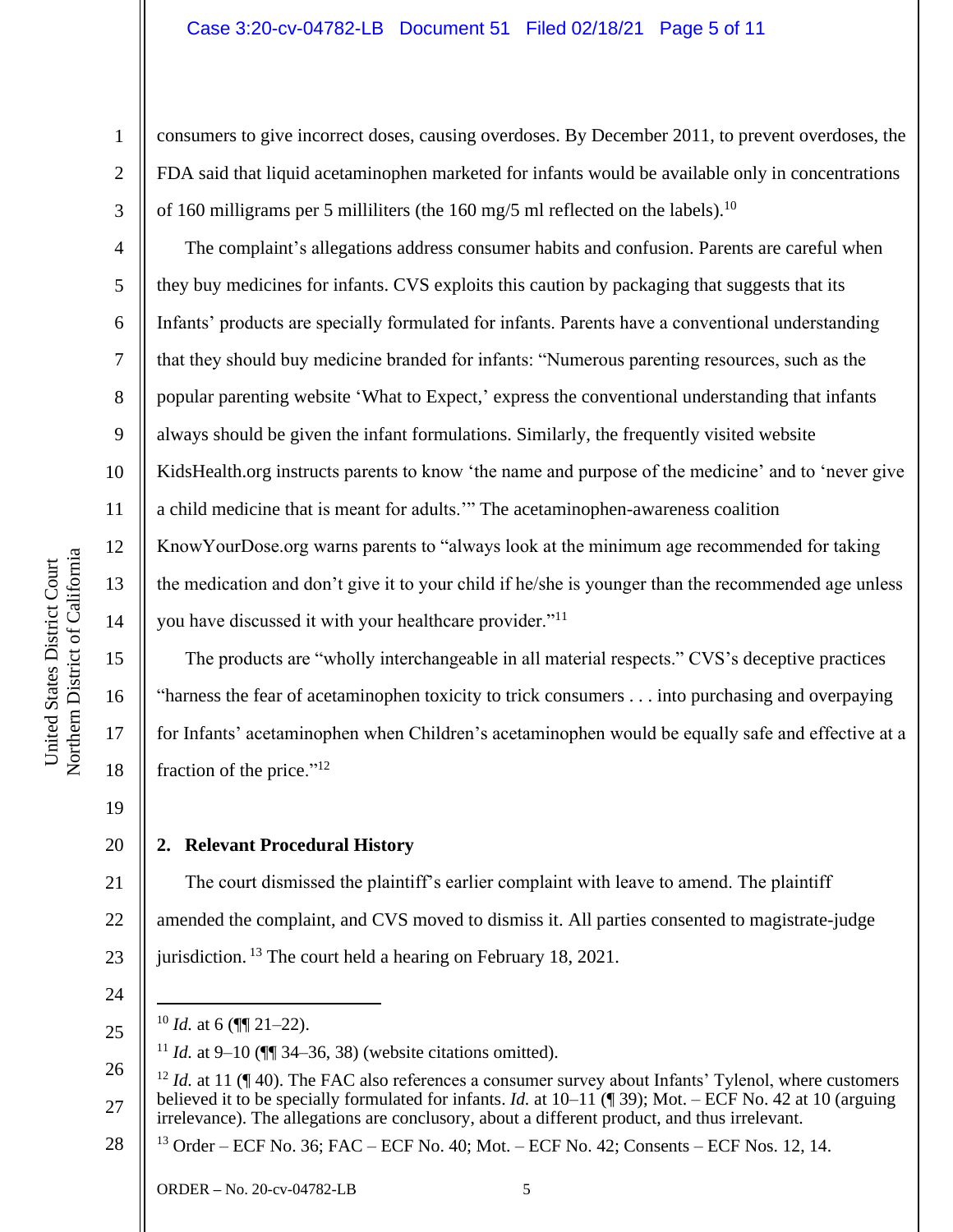5

6

7

8

9

10

11

12

13

14

15

16

17

18

19

20

21

22

23

24

25

26

27

#### **STANDARD OF REVIEW**

A complaint must contain a "short and plain statement of the claim showing that the pleader is entitled to relief" to give the defendant "fair notice" of what the claims are and the grounds upon which they rest. Fed. R. Civ. P. 8(a)(2); *Bell Atl. Corp. v. Twombly*, 550 U.S. 544, 555 (2007). A complaint does not need detailed factual allegations, but "a plaintiff's obligation to provide the 'grounds' of his 'entitlement to relief' requires more than labels and conclusions, and a formulaic recitation of the elements of a cause of action will not do. Factual allegations must be enough to raise a claim for relief above the speculative level[.]" *Twombly*, 550 U.S. at 555 (cleaned up).

To survive a motion to dismiss, a complaint must contain sufficient factual allegations, which when accepted as true, "'state a claim to relief that is plausible on its face.'" *Ashcroft v. Iqbal*, 556 U.S. 662, 678 (2009) (quoting *Twombly*, 550 U.S. at 570). "A claim has facial plausibility when the plaintiff pleads factual content that allows the court to draw the reasonable inference that the defendant is liable for the misconduct alleged." *Id*. "The plausibility standard is not akin to a 'probability requirement,' but it asks for more than a sheer possibility that a defendant has acted unlawfully." *Id*. (citing *Twombly*, 550 U.S. at 557). "Where a complaint pleads facts that are merely consistent with a defendant's liability, it stops short of the line between possibility and plausibility of 'entitlement to relief.'" *Id*. (cleaned up) (quoting *Twombly*, 550 U.S. at 557).

If a court dismisses a complaint, it should give leave to amend unless the "pleading could not possibly be cured by the allegation of other facts." *United States v. United Healthcare Ins. Co*., 848 F.3d 1161, 1182 (9th Cir. 2016) (cleaned up).

#### **ANALYSIS**

CVS moved to dismiss the amended complaint on the ground that the plaintiff did not plausibly plead that the products' packaging — which disclosed that the products were compositionally identical and differ in that they display different pictures of children and different dosing devices (a syringe for infants and a cup for children) — would deceive a reasonable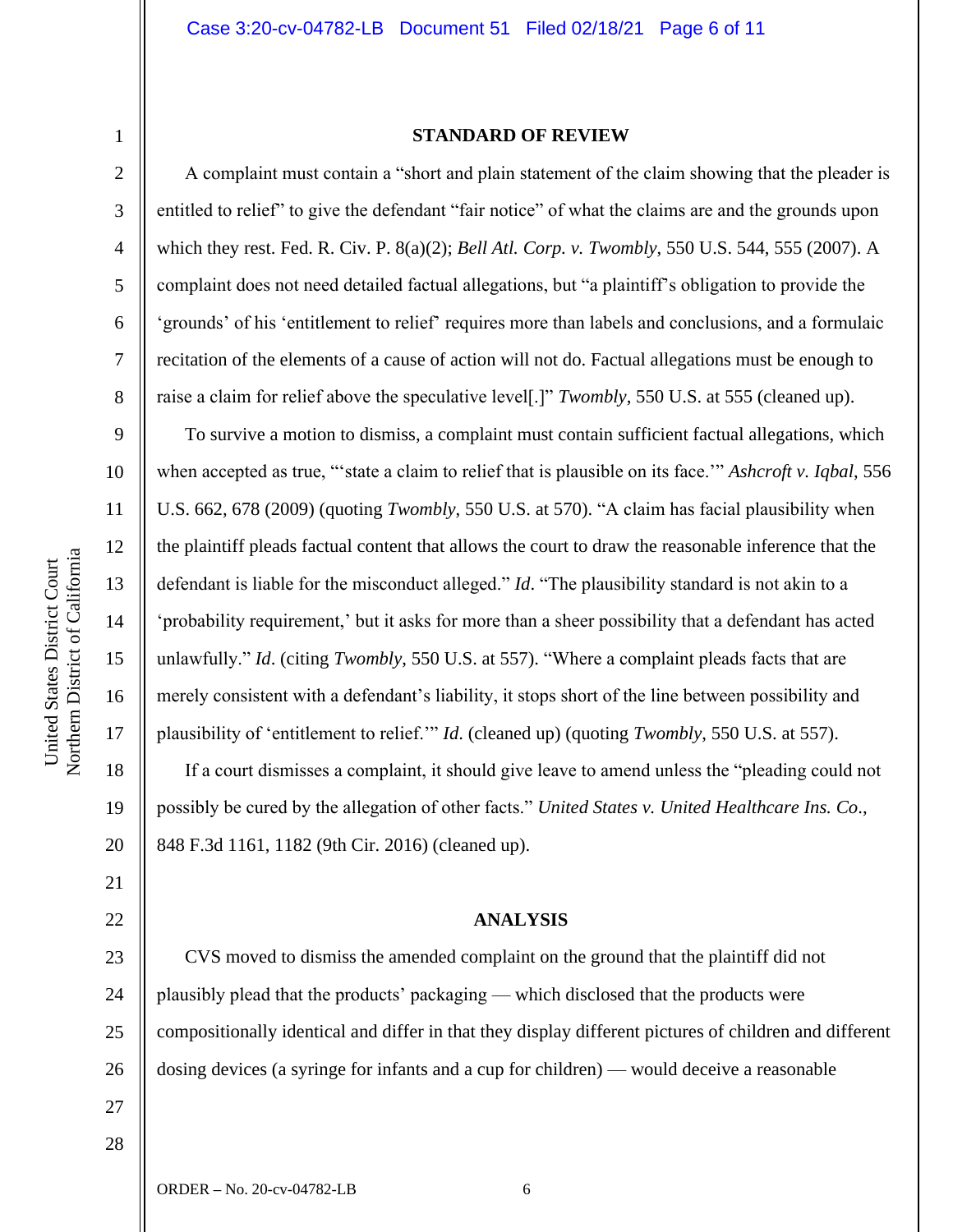consumer.<sup>14</sup> The plaintiff countered that she plausibly alleged consumer confusion, and it is a fact question — not suitable for resolution at a motion to dismiss — whether the labels are misleading or deceptive.<sup>15</sup> The labels here are not deceptive. As a result, the plaintiff's challenge is only to the different pricing, which is not justiciable.

Claims under the CLRA, FAL, and UCL are governed by the "reasonable consumer" test. *Williams v. Gerber Prods. Co.*, 552 F.3d 934, 938 (9th Cir. 2008). "Under the reasonable consumer standard, [plaintiffs] must show that members of the public are likely to be deceived." *Id.* (cleaned up). "[W]hether a business practice is deceptive will usually be a question of fact not appropriate for decision on [a motion to dismiss]" because [it] requires "'consideration and weighing of evidence from both sides.'" *Id.* at 938–39 (cleaned up) (quoting *Linear Tech. Corp. v. Applied Materials, Inc.*, 152 Cal. App. 4th 115, 134–35 (2007)). "The California Supreme Court has recognized that these laws prohibit 'not only advertising which is false, but also advertising which, although true, is either actually misleading or which has a capacity, likelihood or tendency to deceive or confuse the public.'" *Id.* at 938 (cleaned up) (quoting *Kasky v. Nike, Inc.*, 27 Cal. 4th 939, 951 (2002)). "A perfectly true statement couched in such a manner that it is likely to mislead or deceive the consumer, such as by failure to disclose other relevant information, is actionable under these sections." *Day v. AT&T Corp.*, 63 Cal. App. 4th 325, 332–33 (1998).

18 19 20 21 22 23 24 25 As the court held previously, the labels are not deceptive. The front labels for both products show their concentrations of 160 milligrams per 5 milliliters (the 160 mg/5 ml reflected on the labels). Obviously, the products are targeting different markets: parents of infants and parents of children. Obviously, the CVS labeled the products differently, branding them an infants' product and a children's product (shown by the names, the photographs of the children, and the different devices to deliver the doses: a syringe for infants and a cup for children). But nothing about the labels is misleading about the products or their composition. To the contrary, the labels are accurate. *Bush v. Mondelez Int'l, Inc.*, No. 16-CV-02460-RS, 2016 WL 7324990, at \*2–3 (N.D.

26

27

ORDER **–** No. 20-cv-04782-LB 7

1

2

3

4

5

6

7

8

9

10

11

12

13

14

15

16

 $14$  Mot. – ECF No. 42 at 6.

<sup>28</sup>  $15$  Opp'n – ECF No. 46 at 7.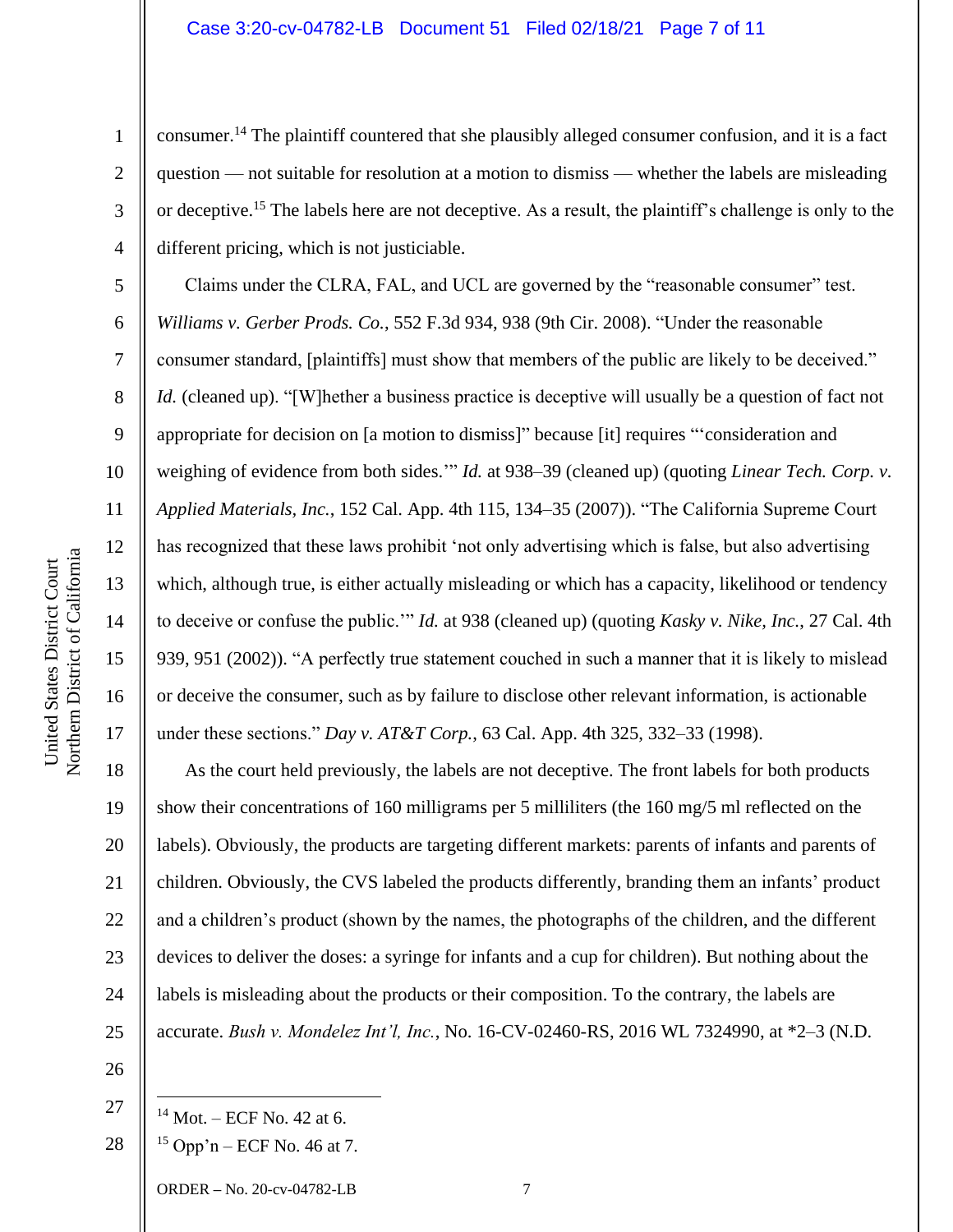1

2

3

4

5

6

7

8

9

10

11

12

13

14

15

16

17

18

19

20

21

22

23

24

25

26

Cal. 2016) (consumer-deception claim was implausible because no reasonable consumer was likely to be deceived by packaging that disclosed the net weight and number of cookies per container); *Sponchiado v. Apple Inc.*, 18-CV-07533-HSG, 2019 WL 6117482, at \*4–5 (N.D. Cal. Nov. 18, 2018) (dismissing CLRA, UCL, and FAL claims challenging Apple's alleged misrepresentations about pixel resolution because disclaimer language appearing 10 lines below contradicted the plaintiffs' interpretation).

This case is like *Boris v. Wal-Mart Stores*, addressed in the earlier order. 35 F. Supp. 3d 1163 (C.D. Cal. 2014), *aff'd*, 659 F. App'x 424 (9th Cir. 2016). In *Boris*, a putative class action, the plaintiffs challenged two Wal-Mart headache-relief products that had the same composition (ingredients and amounts), were branded differently (Equate Migraine with a red background and Equate Extra Strength Headache Relief with a green background), and were priced differently (the migraine product was priced higher than the other product). *Id.* at 1166. The plaintiffs alleged that the difference in pricing conveyed that the higher-priced medicine was more effective. *Id.* at 1168. The court dismissed the FAL, UCL, CLRA claims (and similar claims under New York and New Jersey consumer-protection statutes), holding that the product background was not deceptive and the plaintiffs' challenge to the merchant's pricing decisions was not justiciable. *Id.* at 1169–70.

Plaintiffs have not pointed to any specific constitutional, statutory, or regulatory provision that embodies a policy that Equate Migraine's price and red packaging violate. And the Court is aware of none. Absent some legislative enactment, price setting is ordinarily left to the business judgment of merchants. Taken to its logical conclusion, Plaintiffs' claim requires the judiciary to make pricing decisions, such as ruling that pharmacologically identical drugs must be the same price or may have only a limited price differential, or imposing liability for differential pricing on a necessarily unpredictable case-by-case basis. . . . To state this reality is to demonstrate that it is untenable: price regulation is a political question beyond the judiciary's authority. A question is a political question and therefore nonjusticiable when, for example, there is "a lack of judicially discoverable and manageable standards for resolving it [ ] or the impossibility of deciding without an initial policy determination of a kind clearly for nonjudicial discretion . . ." *Baker v. Carr*, 369 U.S. 186, 217, 82 S. Ct. 691, 7 L.Ed.2d 663 (1962). California courts have consistently described price regulation as "a question of economic policy . . . [i]t is the Legislature's function, not ours, to determine the wisdom of economic policy. Judicial intervention in such economic issues is improper.

27 *Id.* at 1171–72 (cleaned up) (collecting cases). Like *Boris*, this case involves compositionally

28 identical products targeted at two audiences (there, migraine sufferers and headache sufferers and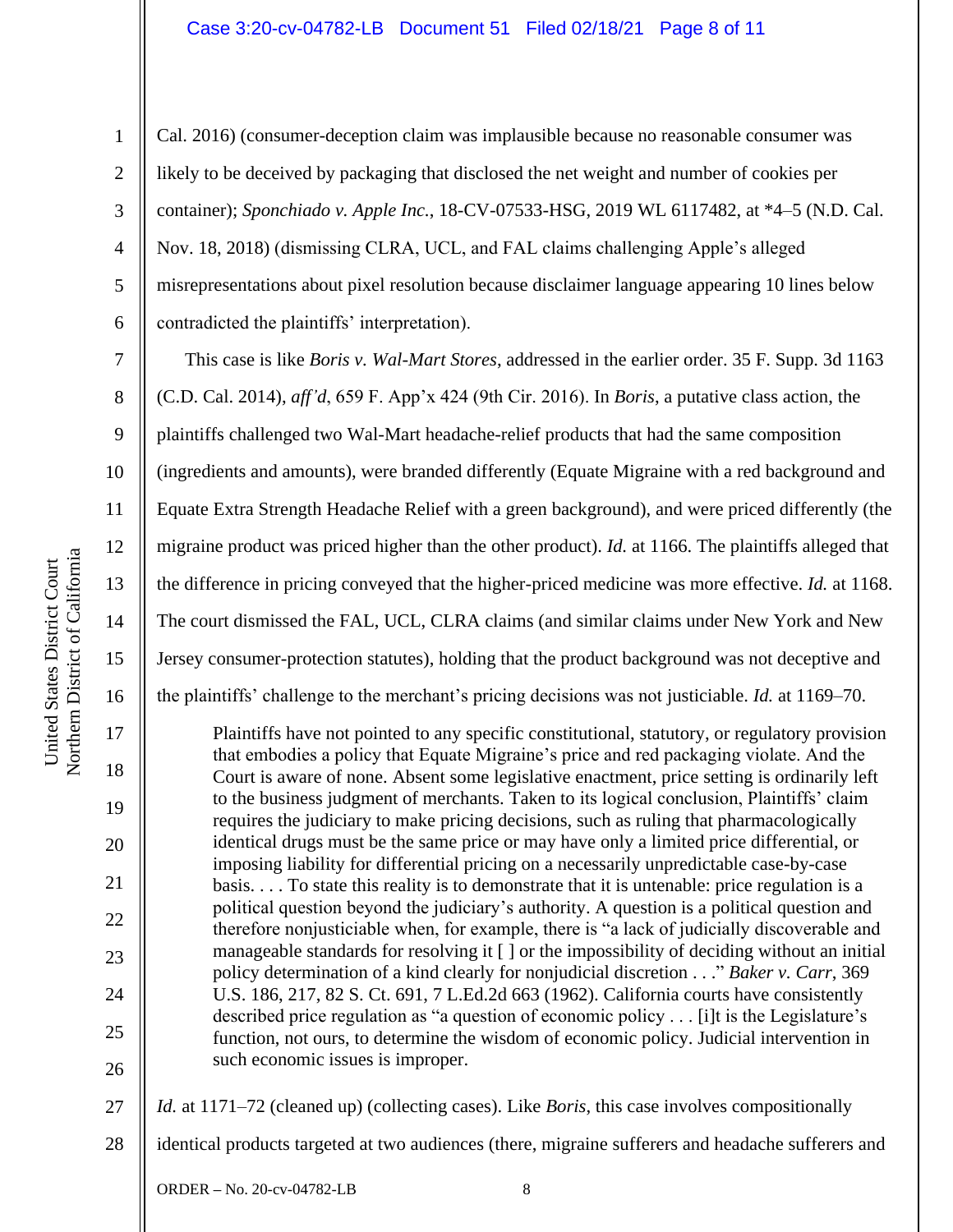## Case 3:20-cv-04782-LB Document 51 Filed 02/18/21 Page 9 of 11

here, parents of infants and parents of children). Both involve different branding (the backgrounds in *Boris* and the images of infants and children here) to entice different audiences. Both cases involve a price premium on a product marketed to one audience. Applying *Boris*, because there is no deception beyond the price differential, the plaintiff's challenge is a non-justiciable challenge to CVS's pricing decisions. *Id.* at 1172*.*

The plaintiff cites two out-of-district cases, *Elkies* and *Youngblood* — both involving challenges to pain relievers with identical compositions that were marketed to different audiences (parents of infants and parents of children) — to support her contention that she plausibly pleads a case of deception.<sup>16</sup> In *Elkies*, the products were infants' Tylenol and children's Tylenol. *Elkies v. Johnson & Johnson Servs.*, *Inc.*, No. 17-cv-07320-GW, Order – ECF No. 53 at 2 (C.D. Cal. Feb. 22, 2018). In *Youngblood*, the products were the products in this case. *Youngblood. v. CVS*, No. 2:20-cv-06251-MCS-MRW, Order – ECF No. 31 at 2 (C.D. Cal. Oct. 15, 2020).

As the court held previously, *Elkies* is distinguishable: there was no express disclosure that the "medicine in the [Infants'] bottle is exactly the same, and provided at the exact same concentration, as Children's[.]"<sup>17</sup> Order, No. 17-cv-07320-GW, ECF No. 53 at 9. In *Elkies*, the picture of a mother and baby ("along with the word 'Infants'" but without the express disclosure that the medicine was the same) could lead a "significant portion of the general consuming public" to conclude that the infants' product was "unique or specially formulated for children under two." *Id.* By contrast, the front label here expressly discloses the medicine's composition.

20 21 22 23 24 25 In *Youngblood*, involving the products in this case, the court held that the front labels — with their different photographs of children of different ages — plausibly pleaded consumer deception (in the form of a belief that the product was formulated for infants) in part because the label branded the products for "children under two." Order, No. 2:20-cv-06251-MCS-MRW, ECF No. 31 at 7–8. To support that conclusion, the court cited *Mullins v. Premier Nutrition* for the proposition that a reasonable consumer would believe that the offending product was "specially

26

27

28  $17$  Order – ECF No. 36 at 9.

ORDER **–** No. 20-cv-04782-LB 9

1

2

3

4

5

6

7

8

9

10

11

12

13

14

15

16

17

18

<sup>16</sup> *Id.* at 21–22.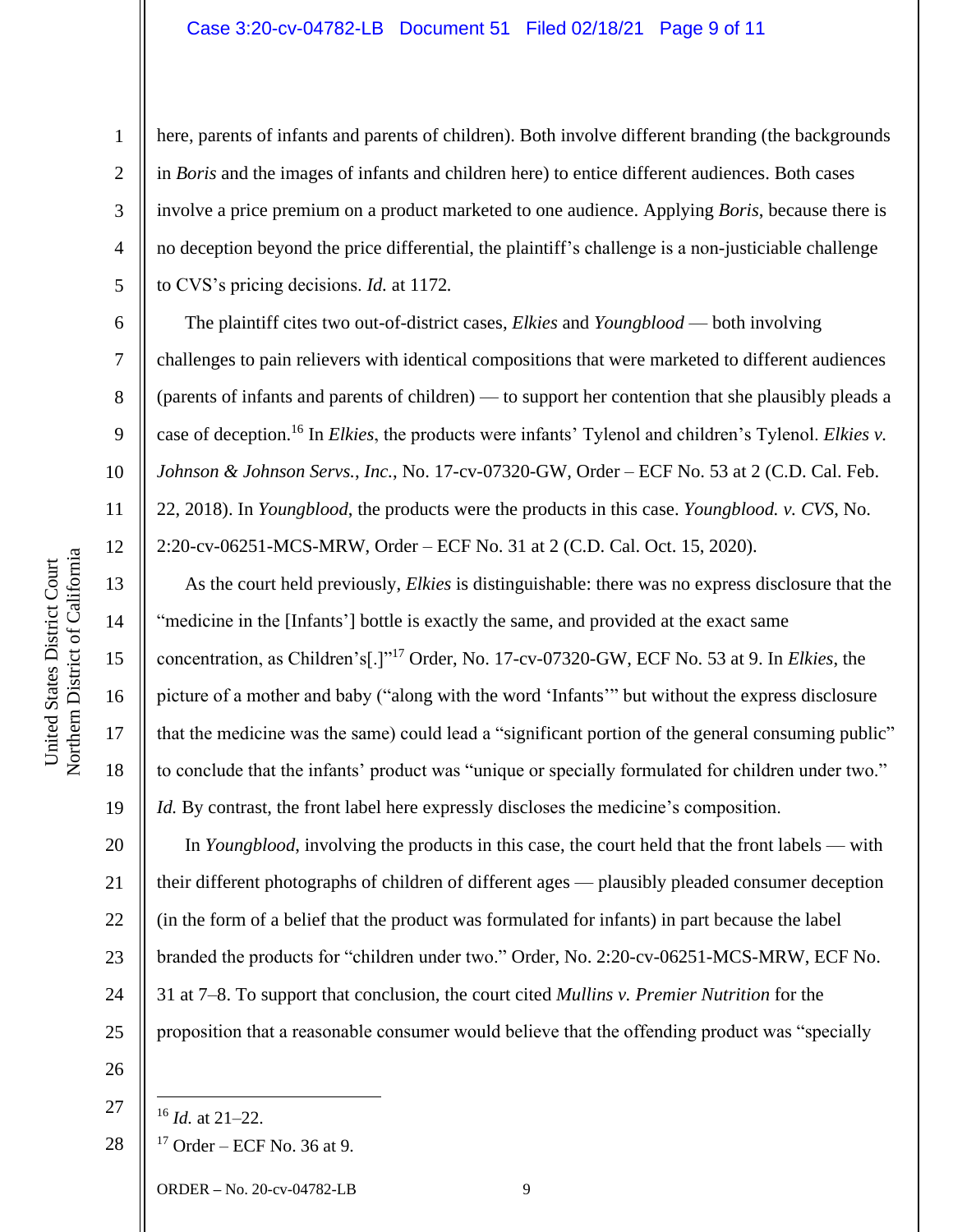# Case 3:20-cv-04782-LB Document 51 Filed 02/18/21 Page 10 of 11

formulated for infants." *Id.* at 7 (citing *Mullins*, 178 F. Supp. 3d 867, 891 (N.D. Cal. 2016)). *Mullins* involved a dietary product that claimed it promoted joint health. 179 F. Supp. 3d at 891. On summary judgment, the *Mullins* court held that the plaintiff raised triable issues of fact that consumers bought the product to reduce joint pain and stiffness and that the product (characterized as snake oil) did not work. *Id.* at 875–76, 892.

But here (and in *Youngblood*), the plaintiffs do not challenge the efficacy of the product (a fact disputed in *Mullins*) and instead challenge marketing that allegedly misleads a consumer into believing that the medicine is specially formulated for children under age two. Like the products in *Boris*, products that are identical can be marketed to different audiences: migraine-headache sufferers and regular-headache sufferers, parents of infants and parents of children, adults and children (or other age ranges), professional athletes and weekend athletes, or different genders, to name a few. If the labels are accurate, and the difference is only the pricing, then the claim is not justiciable. *Boris*, 35 F. Supp. 3d at 1169–71. *Mullins* — a case about an allegedly ineffective product — does not compel the conclusion that the plaintiff pleads plausible claims when the label discloses what the consumer is purchasing. "What ultimately dooms Plaintiff's claims is that Defendant tells the consumer exactly what she is getting: the package actually discloses the fact that Plaintiff complains it omits." *Dinan v. Sandisk LLC*, No. 18-CV-05420-BLF, 2019 WL 2327923, at \*7 (N.D. Cal. May 31, 2019) (cleaned up).

19 20 21 22 23 24 25 26 For this reason, the plaintiff's citation to other cases involving products that were marketed as effective (when they allegedly were not) does not compel a contrary conclusion.<sup>18</sup> *See, e.g.*, *Brady v. Bayer Corp.*, 26 Cal. App. 5th 1156, 1172–73 (2018) (label for one-a-day vitamins was misleading because the serving size was two vitamins); *Warner-Lambert Co. v. BreathAsure, Inc.*, 204 F.3d 87, 89, 97 (3rd Cir. 2002) (BreathAsure was a misleading name because there was no scientific foundation for the conclusion that the capsules were effective against bad breath); *Novartis v. Consumer Health, Inc. v. Johnson & Jonson-Merck Consumer Pharm. Co.*, 290 F.3d 578, 589 (3rd Cir. 2002) ("Night Time Strength" necessarily implied a false message that the

27

28  $18$  Opp'n – ECF No. 46 at 15–16.

ORDER **–** No. 20-cv-04782-LB 10

1

2

3

4

5

6

7

8

9

10

11

12

13

14

15

16

17